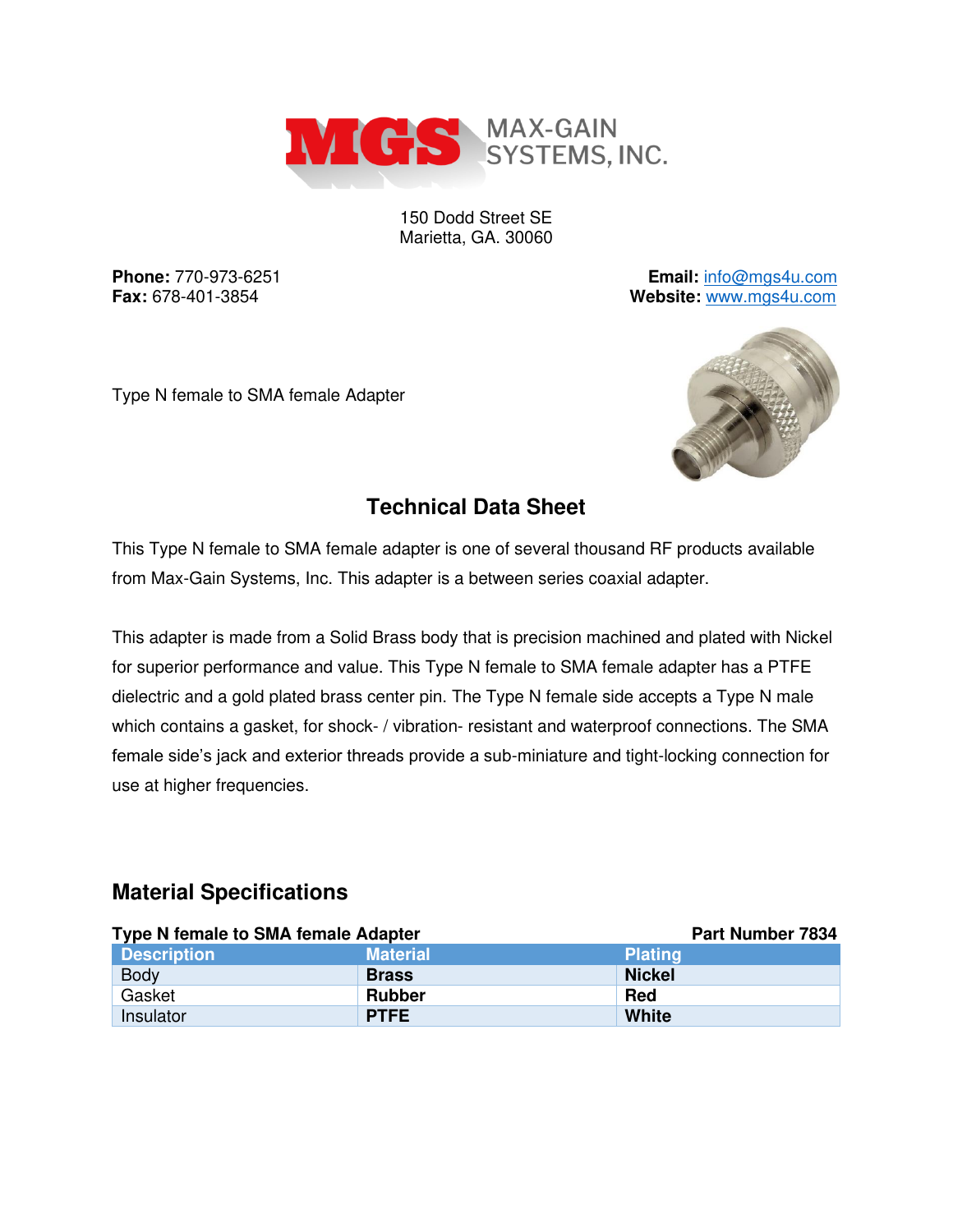# **Mechanical Specifications**

| <b>Size</b> | <b>Dimension</b>      |
|-------------|-----------------------|
| Length      | $0.93$ in $(23.7$ mm) |
| Width       | $0.69$ in (17.5 mm)   |
| Height      | 0.69 in (17.5 mm)     |
| Weight      | $0.7$ oz $(20 g)$     |

### **Environmental Specifications**

| Temperature            | <b>Spec</b>           |
|------------------------|-----------------------|
| <b>Operating Range</b> | $-65$ to $+165$ deg C |

### **Compliance Certifications** (see product page for current documentation)

**Availability** Click the following link (or enter part number in the "SEARCH" bar at the top of any page of the website) to obtain additional part information including price, inventory and certifications:<https://mgs4u.com/product/n-female-to-sma-female-adapter-7834/>